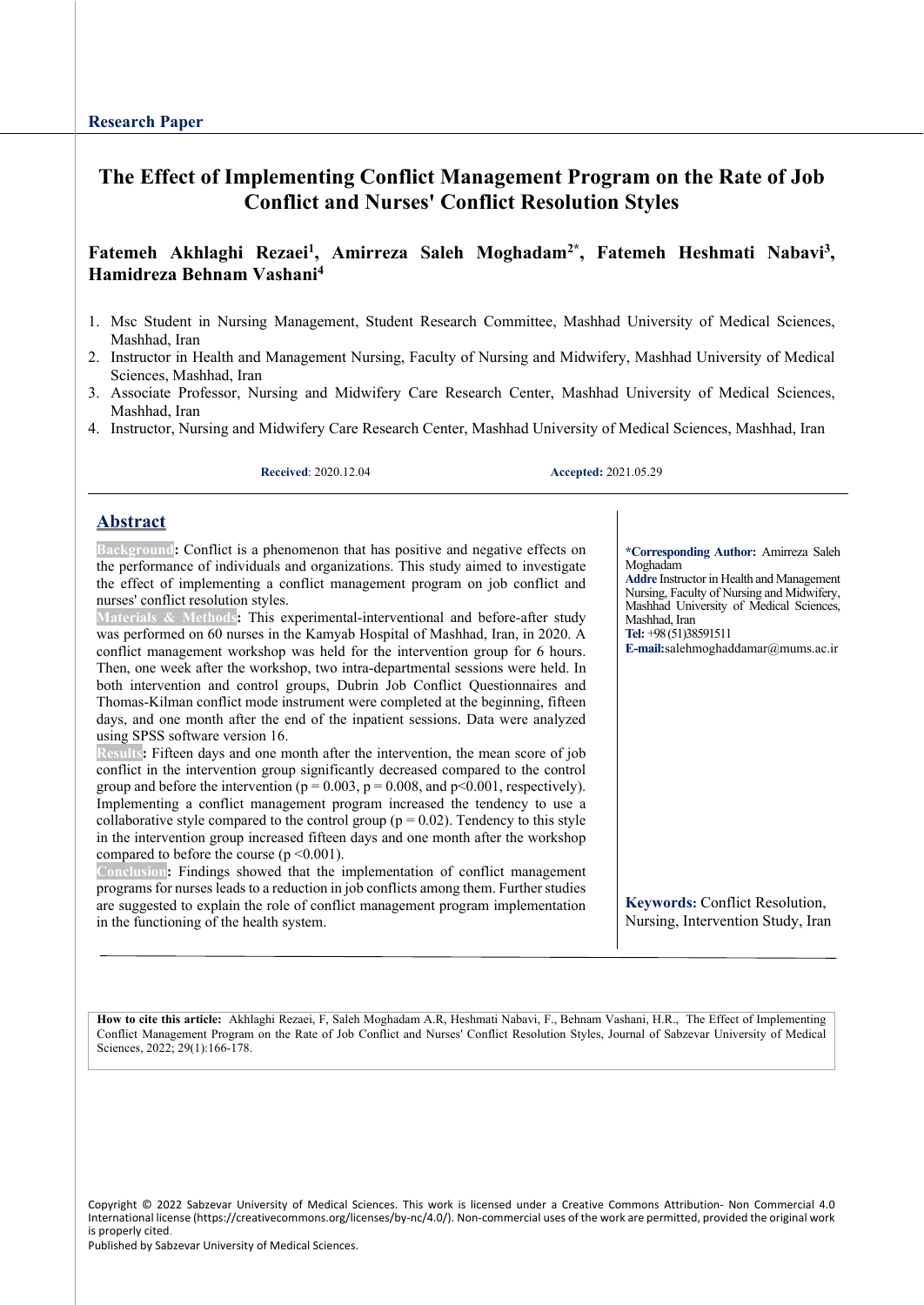### **Introduction**

Conflict is the lack of agreement between two or more groups, which is accompanied by the conscious effort of individuals to prevent other people from achieving their goals. The existence of conflict in the organization is natural and inevitable. Many individual and organizational factors lead to organizational conflict. Individual factors Conflict due to differences in personality, values, attitudes, tastes, information, abilities, skills, experiences of individuals, and organizational factors Conflict due to limited or shared resources, ambiguity in roles and tasks, poor communication, differences in Organizational goals, organizational culture and regulations are created. Mouton and Blake, Kilmann and Thomas, and Rahim proposed five conflict management styles, including competition, avoiding, accommodation, compromise, and collaboration, taking into account the two dimensions of selfsatisfaction when confronted with conflict. Nurses are always in conflict due to the nature of nursing work, type of tasks, work environment stress, patient support role, and interaction with different groups. Factors such as high workload and shortage of nurses, increasing knowledge and development of nursing roles, unclear job descriptions, weak communication between medical staff and nursing lead to conflict in nurses. Studies have shown that the rate of conflict among Iranian nurses is moderate. The rate of conflict between nurses in the emergency department of Iran University of Medical Sciences is moderate and the intensive care unit of selected hospitals in Guilan University of Medical Sciences is moderately high. Increasing conflict management is effective in improving the quality of patient care. In the research of Torabipour et al, which was performed on 70 nursing managers of selected hospitals in Ahvaz, nursing managers used the styles of solution orientation (collaboration and compromise), non-confrontation (accommodation and avoidance), and control (competition). In another study, Ghasemiani showed that the level of conflict between nurses is moderate and the use of solution-oriented, non-confrontational, and control strategies are the most important approaches in dealing with internal conflicts. Another study in 2011 in Egypt found that conflict management training reduces conflict between nurses and patients, increases patient participation, and increases the quality of patient care. Studies on

conflict and conflict resolution styles are more descriptive. Due to the lack of conflict management training program in the training program of nursing students and in-service courses for nurses in the clinic, high occupational conflict of nurses, the need for knowledge and understanding of conflict management for nurses, and the lack of empirical study in this field, we decided to evaluate the extent of the conflict and the styles used to resolve the conflict between nurses by implementing a conflict management program.

### **Methodology**

This study was an experimental study that was performed in selected wards of Shahid Kamyab Hospital in Mashhad in two groups of intervention and control in 2019 and 2020. The study population included all nurses working in Shahid Kamyab Hospital in Mashhad who was working in this hospital at the time of the study. The sample consisted of nurses working in surgery wards 1, 2, orthopedics, and neurosurgery of Shahid Kamyab Hospital in Mashhad (except emergency and intensive care units) who were selected from the study population according to the inclusion criteria. Inclusion criteria included having a bachelor's and master's degree in nursing, having at least 6 months of clinical experience, no history of attending a conflict management training workshop, no understood and treated mental health problems, and having moderate to high levels of conflict. Therefore, 65 nurses completed the Dobrin Occupational Conflict Questionnaire and participated in our project. Among them, 5 of them were excluded from the study due to the low level of job conflict and 60 employed nurses who met the inclusion criteria were selected as the research sample. From the four general wards of Shahid Kamyab Hospital that had the characteristics of the research unit, two wards were randomly selected (drawing) as the intervention group and two wards as the control group. Then, nurses with inclusion criteria entered the study with written informed consent in two groups of 30 intervention and control. Questionnaires of demographic information, Dobrin job conflict, and Thomas-Kilmann conflict styles were completed by the intervention and control groups at the beginning of the study. The Dobrin Occupational Conflict Questionnaire for nurses had 20 two-choice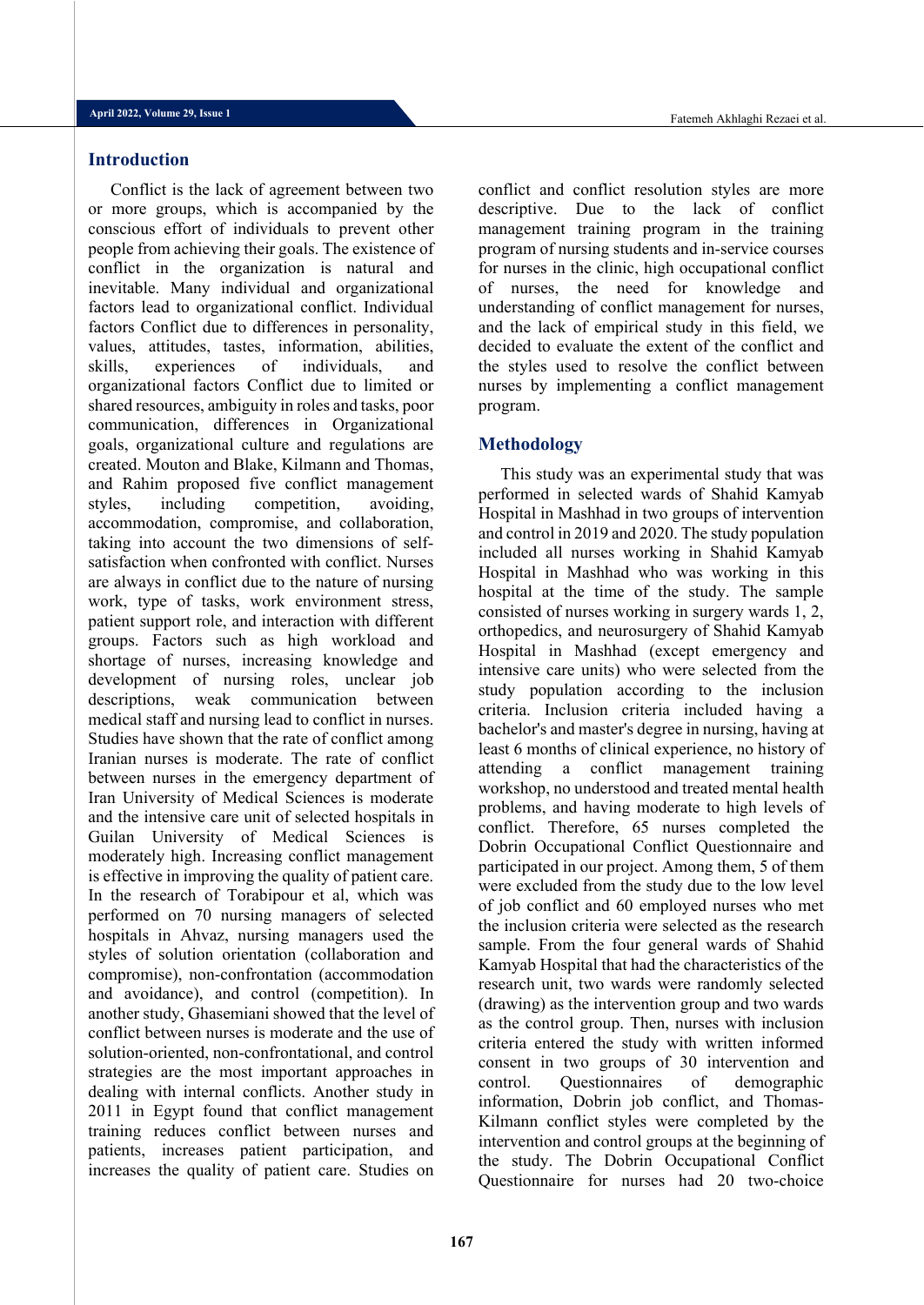questions that were scored based on mostly positive and negative answers. In this questionnaire, a score of  $+1$  is considered for the answers that mostly agree and a score of zero is considered for the answers that mostly disagree, therefore, the range of job conflict scores of individuals is between 0-20. The interpretation of the questionnaire results is a low conflict if the sum of scores is less than and equal to 3, the level of conflict is moderate if the sum of scores is between 4 and 14, and the level of conflict in a person was high if the scores was greater than and equal to 15. In Aliabadi and Khakpour's (2013) research, exploratory factor analysis was used to validate this questionnaire, and Cronbach's alpha coefficient for the questionnaire was 0.81, which is acceptable. Validity of the questionnaire was confirmed, by seven faculty members of Mashhad School of Nursing and Midwifery. The Thomas & Kilman (1974) Conflict Styles Scale is designed to measure five styles of conflict resolution: competition, compromise, avoidance, collaboration, and accommodation. This tool consists of 30 pairs of sentences (A and B) and the subject is obliged to choose one of the two sentences A or B of each item as an option that is more in line with their moods when faced with conflict. Obviously, the individual's score level indicates the type of style chosen when confronted with conflict. The reliability coefficients of this scale, according to Thomas and Kilmann, are as follows: Internal consistency coefficients (based on the halving method) for five styles are equal to the competition (0.71), compromise (0.43), avoidance (0.62), collaboration (0.65), and accommodation (0.58); In this method, the average alpha coefficient is 0.60 and in the retest method it is reported to be about 0.64. The interpretation of the questionnaire has a table that includes five conflict management styles, each column in which the number of answers is more than the person indicates his conflict style. There is no correct answer in this questionnaire, which means that by choosing either A and B, each person determines his / her conflict style, and each of the conflict management styles may be appropriate in the situation. A conflict management workshop was held for the intervention group for 6 hours. Topics discussed in the workshop include the definition of power, sources of power, policy definition, the relationship between power and politics, applications of power, conflict definition, types of conflict, conflict-related theories, conflict factors,

stages of the conflict, conflict management, and its styles, management strategies Conflict, Constructive Consequences of Conflict, Strategies for Stimulating and Creating Constructive Conflict in the Organization, New Attitudes to Conflict, and Principles and Techniques of Negotiation. One week after the workshop, two intra-departmental sessions (two groups of 15 people and 2 sessions for each group) were held, which was feedback from the conflict management workshop. For the intervention group, fifteen days after the end of the second session and one month later, the Dobrin job conflict questionnaire and Thomas and Kilman conflict management styles were completed again. There was no intervention in the control group and fifteen days after the workshop and intradepartmental sessions of the intervention group and one month later, the job conflict questionnaire and conflict management styles were completed again. Data analysis was performed using valid statistical tests and SPSS software version 16. Among the ethical issues observed in this research was the approval of the research in the ethics committee, obtaining permission from the officials of Mashhad School of Nursing and Midwifery to start the research, obtaining informed written consent from the research units to participate in the study, assuring the research units to keep the information confidential.

### **Result**

A total of 30 participants were included in each intervention and control group. The two groups were homogeneous in terms of demographic characteristics. The intervention group includes surgical departments one (17 patients; 56.7%) and surgery two (13 patients; 43.3%), and the control group included men's orthopedic wards (14 patients; 46.7%) and neurosurgery (16 patients; 53.3%). The effect of the intervention on nurses' job conflict was determined by Dobrin Job Conflict Questionnaire and based on this, job conflict in the two groups of intervention and control in different situations before and after the intervention and over time were compared with each other. The analysis showed although the mean score of job conflict before the intervention was higher in the intervention group, the two groups of intervention and control were not significantly different from each other. But fifteen days after the intervention and one month after the intervention, the mean of job conflict in the intervention group decreased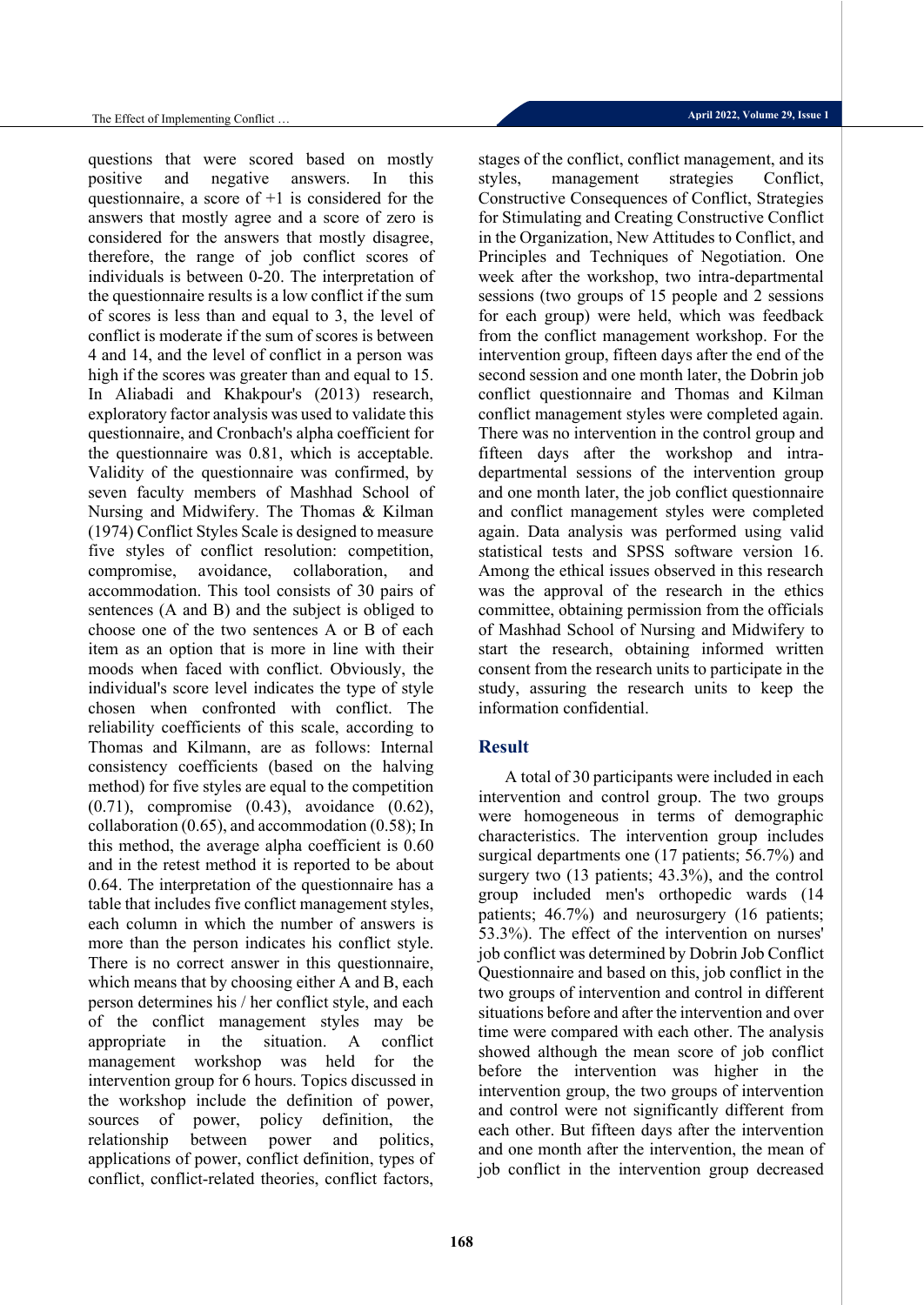significantly compared to the control group. The intra-group comparison showed that the effect of time in the intervention group was significant in terms of nurses' job conflict (P≤0.001). The results of the Bonferroni post hoc test showed that there was a significant difference in the intervention group in the stages "before and fifteen days after the intervention" and "before and one month after the intervention" (P≤0.001). Analysis of variance with repeated measures for the control group showed no effect of time on nurses' competitive conflict resolution style score ( $P = 0.73$ ). The interaction between time and group was also significant ( $P \le 0.001$ ). In the next step, the effect of implementing a conflict management program on the use of different conflict resolution styles among nurses was investigated. The five styles discussed included competition, collaboration, compromise, avoidance, and accommodation. The use of these styles was measured in three stages before the intervention, fifteen days after the intervention, and one month after the intervention. Also, intra-group comparison using conflict resolution styles timedependent was performed for both intervention and control groups. Outputs shown, after the implementation of the conflict management training program, no difference was observed between the use of competition, compromise, and accommodation styles in intergroup and intragroup surveys. The use of collaboration style to resolve conflicts among nurses after the implementation of the conflict resolution training program in the intervention group in the long-term (one month after training) compared to the control group showed an increase  $(p=0.02)$ . Also, the tendency to use the collaboration style in the intervention group increased significantly fifteen days after training and one month after training compared to before training and holding a conflict resolution course (p≤0.001). But this tendency was not observed within the control group over time  $(p = 0.41)$ . Although after holding the conflict resolution course, the use of avoidance style in any of the measurements did not show a significant difference between the intervention and control groups, the Intra-group analysis showed that in the intervention group, the tendency to use the

Fatemeh Akhlaghi Rezaei et al.

avoidance style has decreased significantly fifteen days after the conflict resolution training course and one month after it, compared to before the course ( $p = 0.002$  and  $p = 0.001$  respectively). In order to determine the effect of intervening and contextual variables on job conflict score in the fifteen days after the intervention, a two-way analysis of variance was used. Also, before performing this statistical test, the variables of age, work experience, and working hours were statistically classified. The results of this test showed that none of the variables has a significant effect on job conflict, either directly or reciprocally. Therefore, none of these variables had a confounding role in job conflict ( $p > 0.05$ ).

### **Conclusions**

The findings of our study showed that the implementation of a conflict management program among the nursing community leads to a reduction in job conflicts among them. The findings also showed that nurses' tendency to choose a collaborative style and their lack of inclination to choose an avoidance style to resolve their conflicts has increased over time after the implementation of the conflict resolution management program. Although the findings showed the positive effect of holding conflict resolution sessions on conflict among nurses, the effectiveness of this conflict reduction on improving the quality of treatment and patient satisfaction with the level of services provided by nurses requires further studies.

#### **Acknowledgment**

This study was the result of a completed research project with the number "IR.MUMS.REC.1398.079". The authors express their gratitude to the esteemed professors of Mashhad School of Nursing and Midwifery as well as the dear nurses participating in this research.

#### **Conflict of interest**

The authors declare that there is no conflict of interest regarding the publication of this paper.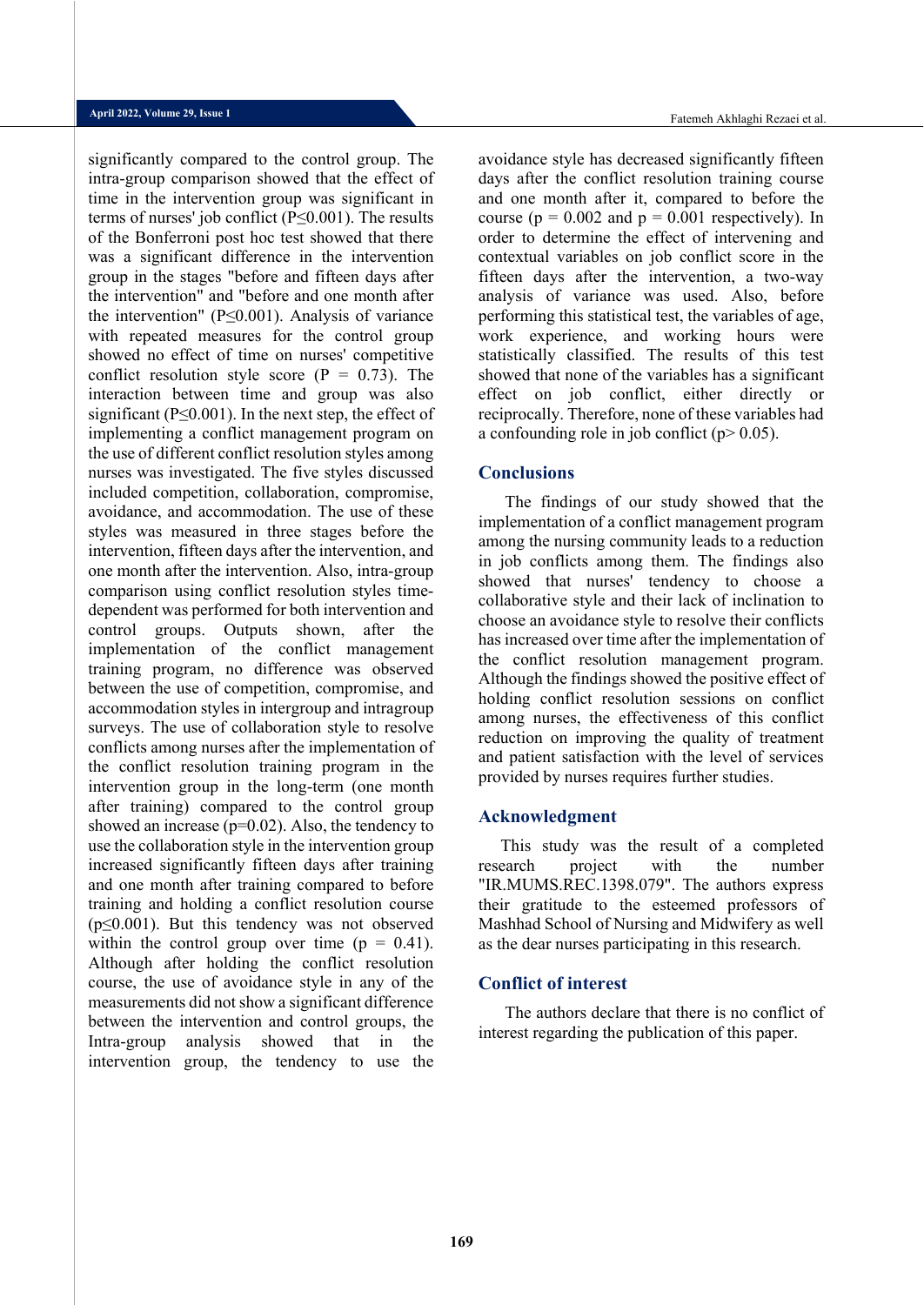# تأثیر اجرای برنامه مدیریت تضاد بر میزان تعارض شغلی و سبک**های حل تعارض پرستاران**

# فاطمه اخلاقی رضایی <sup>ر</sup>، امیررضا صالح مقدم ّ<sup>1</sup>ّ، فاطمه حشمتی نبوی <sup>۳</sup>، حمیدرضا بهنام وشانی <sup>٤</sup>

.1دانشجوي کارشناس ارشد پرستاري گرایش مدیریت پرستاري، دانشکده پرستاري و مامایی دانشگاه علوم پزشکی مشهد، مشهد، ایران .2 مربی گروه مد یریت، دانشکده پرستاري و مامایی، دانشگاه علوم پزشکی مشهد، مشهد، ایران ۳. دانشیار پرستاری، مرکز تحقیقات مراقبت مبتنی بر شواهد پرستاری و مامایی، دانشگاه علوم پزشکی مشهد، مشهد، ایران .4 مرب ی، مرکز تحقیقات پرستار ي و مراقبتهاي مامایی، دانشگاه علوم پزشکی مشهد، مشهد، ایران

\* **نویسندة مسئول:** ام یررضا صالح مقدم **نشانی:** دانشگاه علوم پزشکی مشهد، مشهد، ایران. **تلفن**: 38591511(51)+98 **رایانامه:** salehmoghaddamar@mum s.ac.ir **شناسه ORCID:** 0000-0002-9367-2900 **شـناسـه ORCID نویسـنده اول:** 0000-0002-1937-8455

# **کلیدواژهها:**

**.1 مقدمه** 

حل تضاد، پرستاري، مطالعه مداخلهاي، ایران

بسیار ي منجر به ایجاد تعارض سازمانی می شوند. عوامل فردي تض اد به دلیل تفاوت در شخصیت، ارزش ها، نگرش ها، سلایق، اطلاعات، توانایی ها، مهارت ها، تجارب افراد ( 2) و عوامل سازمانی تضاد به دلیل محدودیت یا اشتراك منابع، ابهام در ن قش ها و وظایف، ارتباطات ضعیف، تفاوت در اهداف، فرهنگ سازمانی و مقررات

Copyright © 2022 Sabzevar University of Medical Sciences. This work is licensed under a Creative Commons Attribution- Non Commercial 4.0 International license (https://creativecommons.org/licenses/by-nc/4.0/). Non-commercial uses of the work are permitted, provided the original work is properly cited.

Published by Sabzevar University of Medical Sciences.

مجلۀ علمی ـ پژوهشی دانشگاه علوم پزشکی سبزوار، دورة ،29 شمارة ،1 فروردین و اردیبهشت ،1401 ص 166-178 [journal@medsab.ac.ir](mailto:journal@medsab.ac.ir) :رایانامه [http://jsums.medsab.ac.ir](http://jsums.medsab.ac.ir/) :سایت آدرس **شاپاي چاپی: 1606-7487**

تضاد نبود توافق بین دو یا چند گروه است که با تلاش آگاهانه افراد برای جلوگیری از دستیابی سایر افراد به اهدافشان همراه است وجود تضاد در سازمان امري طبیعی و غیر قابل اجتناب است ( 1) . عوامل فردي و سازمانی

.

**تاریخ دریافت: /09/14 1399 تاریخ پذیرش: 1400/03/08**

**چکیده**

**مواد و روش ها**: این مطالعه تجربی بر 60 پرستار در بیمارستان کامیاب مشهد، در دو گروه مداخله و کنترل (قبل و بعدي)، در سال 1398 و 99 انجام شد. براي گروه مداخله کارگاه مدیریت تضاد به مدت 6 ساعت برگزار و یک هفته پس از کارگاه، دو جلسه درون بخشی برگزار شد. در هر دو گروه مداخله و کنترل در بدو ورود، پانزده روز و یک ماه پس از اتمام جلسات درون بخشی، پرسشنامههای تعارض شغلی دوبرین و سبکهای حل تعارض توماس وکیلمن تکمیل شد. دادهها تحت تجزیهوتحلیلهای آماری با استفاده از نرمافزارspss نسخه ۱۶ قرار گرفتند. یافتهها<mark>:</mark> پانزده روز و یک ماه پس از مداخله میانگین نمره تعارض شغلی در گروه مداخله نسبت به گروه کنترل و نسبت به قبل از برگزاري دوره بهصورت معنیداري کاهش یافت (بهترتیب 0/003= p،p 008/0 =و /001 0≥p(. اجراي برنامه مدیریت تضاد گرایش به استفاده از سبک همکاري را نسبت به گروه کنترل افزایش می دهد ( /02 0=p(. گرایش به این سبک در گروه مداخله پانزده روز پس از دوره آموزشی و یک ماه پس از آن نسبت به پیش از دوره افزایش داشت (/001 0>p(. نتیجهگیری<mark>: یافتهها نشان دادند اجرای برنامه های مدیریت تعارض برای پرستاران منجر به کاهش تعارضات شغلی</mark> در میان آنها می شود. مطالعات، بیشتر بهمنظور تبیین نقش اجراي برنامه مدیریت تعارض بر کارکرد سیستم سلامت پیشنهاد می گردد.

**زمینه و هدف**: تعارض، پدیدهاي است که آثار مثبت و منفی بر عملکرد افراد و سازمانها دارد. مطالعه حاضر با هدف بررسی تأثیر اجراي برنامه مدیریت تضاد بر میزان تعارض شغل ی و سبک هاي حل تعارض پرستاران انجام شد.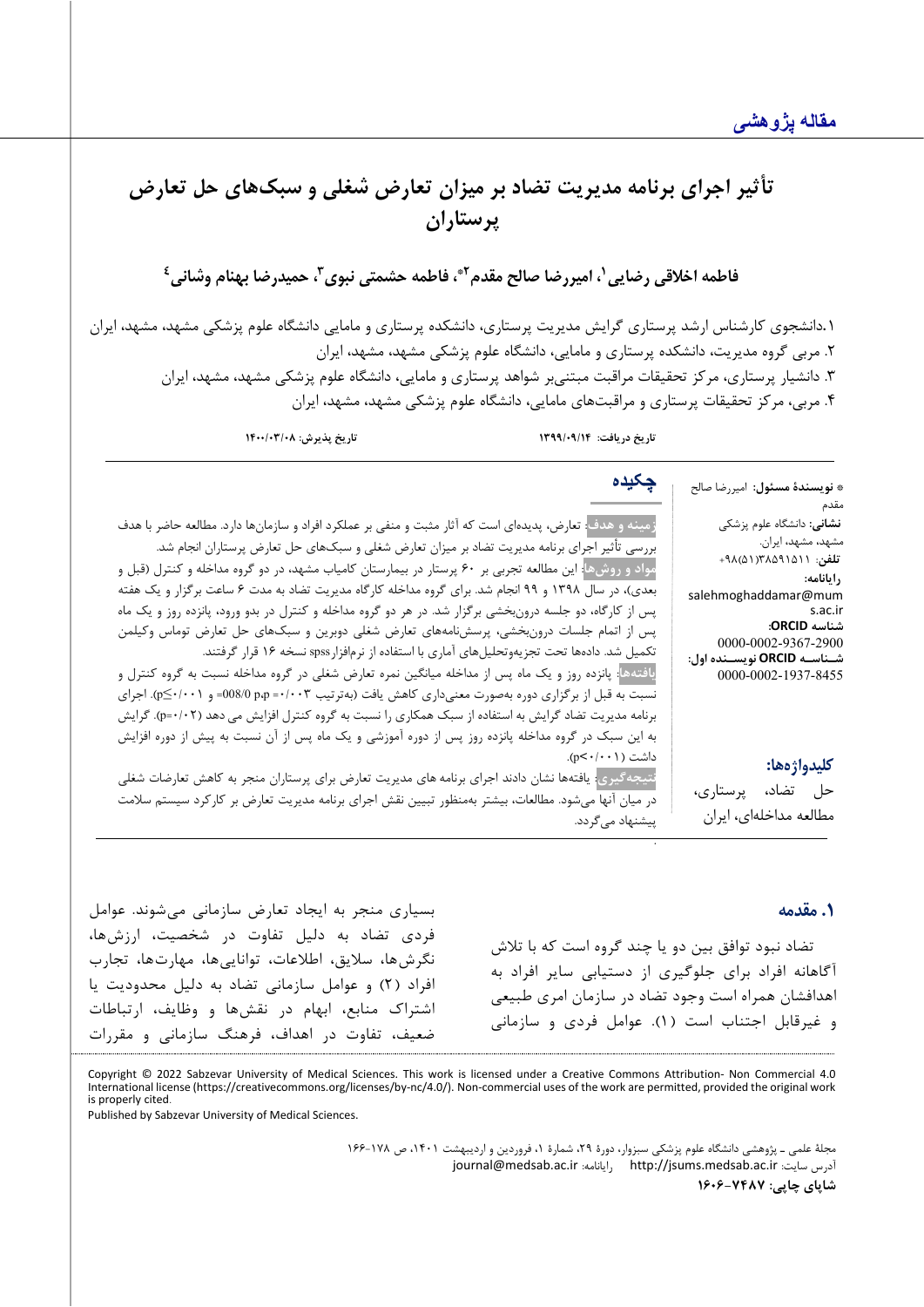سازمان بهوجود می آیند ( ۱). موتون و بلیک <sup>۱</sup>، کیلمن و توماس<sup>۲</sup> و رحیم<sup>۳</sup> با در نظر گرفتن دو بعد تأمین رضایت خود و دیگران به هنگام مواجهه با تعارض، پنج سبک مدیریت تعارض پیشنهاد کردند که شامل سبک رقابت، اجتناب، مصالحه، سازش و همکاري است ( 3-5) .

 پرستاران به دلیل ماهیت کار پرستاري، نوع وظایف، استرس محیط کاري، نقش حم ایتی از بیماران و تعامل با گروه هاي مختلف، همواره در معرض تعارض قرار دارند. عواملی مانند بار کاري زیاد و کمبود پرستار ( 6) ، افزایش دانش و توسعه نقش هاي پرستاري ( 7) ، واضح نبودن شرح وظایف ( 8) ، وجود ارتباط ضعیف بین کادر پزشکی و پرستاري منجر به بروز تعارض در پرستاران می شود (٩). مطالعات نشان داده که میزان تعارض در پرستاران ایرانی در حد متوسط است. میزان تعارض پرستاران بخش اورژانس مراکز آموزشی درمانی دانشگاه علوم پزشکی ایران در حد متوسط، بخش مراقبت هاي ویژه بیما رستان هاي منتخب دانشگاه علوم پزشکی گیلان در حد متوسط بالا گزارش شده است ( - ۱- ۱۲).

افزایش مدیریت تضاد بر بهبود کیفیت مراقبت از بیماران مؤثر است (١٣). در پژوهش ترابی پور و همکارانش که بر روی ۷۰ نفر از مدیران پرستاری بیمارستان های منتخب شهر اهواز انجام شد مد یران پرستار ي از سبک ها ي راه حل گرا یی (همکار ي و مصالحه)، عدم مقابله (سازش و اجتناب) و کنترلی (رقابتی) استفاده کرده بودند (١۴). در مطالعهای دیگر قاسمیانی نشان داد سطح تعارض پرستاران در حد متوسطی است و استفاده از استراتژ ي ها ي راه حل گرا یی ، عدم مقابله جو یی و کنترل ی مهم ترین رویکرها در مواجهه با تعارضات درون شغلی هستند ( 12). پژوهشی دیگر در سال 2011 در مصر نشان داده است که آموزش مدیریت تضاد باعث کاهش تضاد میان پرستاران و بیماران و افزایش مشارکت بیماران و افزایش کیفیت مراقبت از بیمار می گردد ( 14).

مطالعات صورت پذیرفته در زمینه تضاد و سبک هاي حل تضاد بیشتر از نوع توصیفی می باشد. با توجه به نبود برنامه آموزشی مدیریت تضاد در برنامه آموزشی دانشجویان پرستاري و دوره هاي ضمن خدمت پرستاران در بالین، بالابودن تضاد شغلی پرستاران، ضرورت آگاهی و شناخت مدی ریت تضاد براي پرستاران، و نبود مطالعه تجربی در این زمینه، در این پژوهش بر آن شدیم تا با

### **.2 روش تحقیق**

این مطالعه از نوع تجربی بود که در بخش هاي منتخب بیمارستان شهید کامیاب مشهد در دو گروه مداخله و کنترل در سال 1398و 99 انجام شده است. کلیه پرستاران شاغل در بیمارستان شهید کامیاب مشهد که در زمان انجام پژوهش در این بیمارستان مشغول به کار بودند، جامعه پژوهش را تشکیل دادند. نمونه پژوهش شامل پرستاران شاغل در بخش هاي جراحی ،1،2 ارتوپد و جراحی اعصاب بیمارستان شهید کامیاب مشهد (به جز بخش هاي اورژانس و مراقبت هاي ویژه) بودند که از جامعه پژوهش و با توجه به معیارهاي ورود به مطالعه انتخاب شدند. معیارهاي ورود به مطالعه شامل داشتن مدرك کارشناسی و کارشناسی ارشد پرستاري، داشتن حداقل 6 ماه سابقه کار بالین، نداشتن سابقه شرکت در کارگاه آموزش مدیریت تضاد، نداشتن مشکل روانی شناخته شده و تحت درمان، داشتن سطح تعارض متوسط و بالا بود. از این رو تعداد 65 نفر از پرستاران پرسش نامه تعارض شغلی دوبرین را تکمیل و در طرح ما شرکت کردند. از این میان تعداد 5 نفر از آن ها به دلیل پایین بودن سطح تعارض شغلی از م طالعه حذف شدند و تعداد 60 نفر از پرستاران شاغل که داراي معیارهاي ورود به مطالعه بودند، به عنوان نمونه پژوهش انتخاب شدند. از بین چهار بخش جنرال بیمارستان شهید کامیاب که مشخصات واحد پژوهش را دارند، به صورت تصادفی (قرعه کشی) دو بخش به عنوان گروه مداخله و دو بخش به عنوان گروه کنترل انتخاب شدند. سپس پرستاران داراي معیارهاي ورود به مطالعه با کسب رضایت آگاهانه کتبی در دو گروه 30 نفره مداخله و کنترل، وارد پژوهش شدند.

پرسش نامه هاي اطلاعات دموگرافیک، تعارض شغلی دوبرین و سبک هاي تعارض توماس - کیلمن در بدو ورود به مطالعه توسط افراد دو گروه مداخله و کنترل تکمیل شد.

<span id="page-5-1"></span><span id="page-5-0"></span>پرسش نامه تعارض شغلی دوبرین براي پرستاران داراي 20 سؤال دو گزینه اي بود که براساس پاسخ هاي عمدتاً موافق و عمدتاً مخالف نمره گذاري می شد. در این پرسش نامه براي پاسخ هاي عمدتاً موافق نمره +1 و براي پاسخ هاي عمدتاً مخالف نمره صفر در نظر گرفته شده است؛

<sup>1</sup> Mouton and Blake

<sup>2</sup> Kilmann and Thomas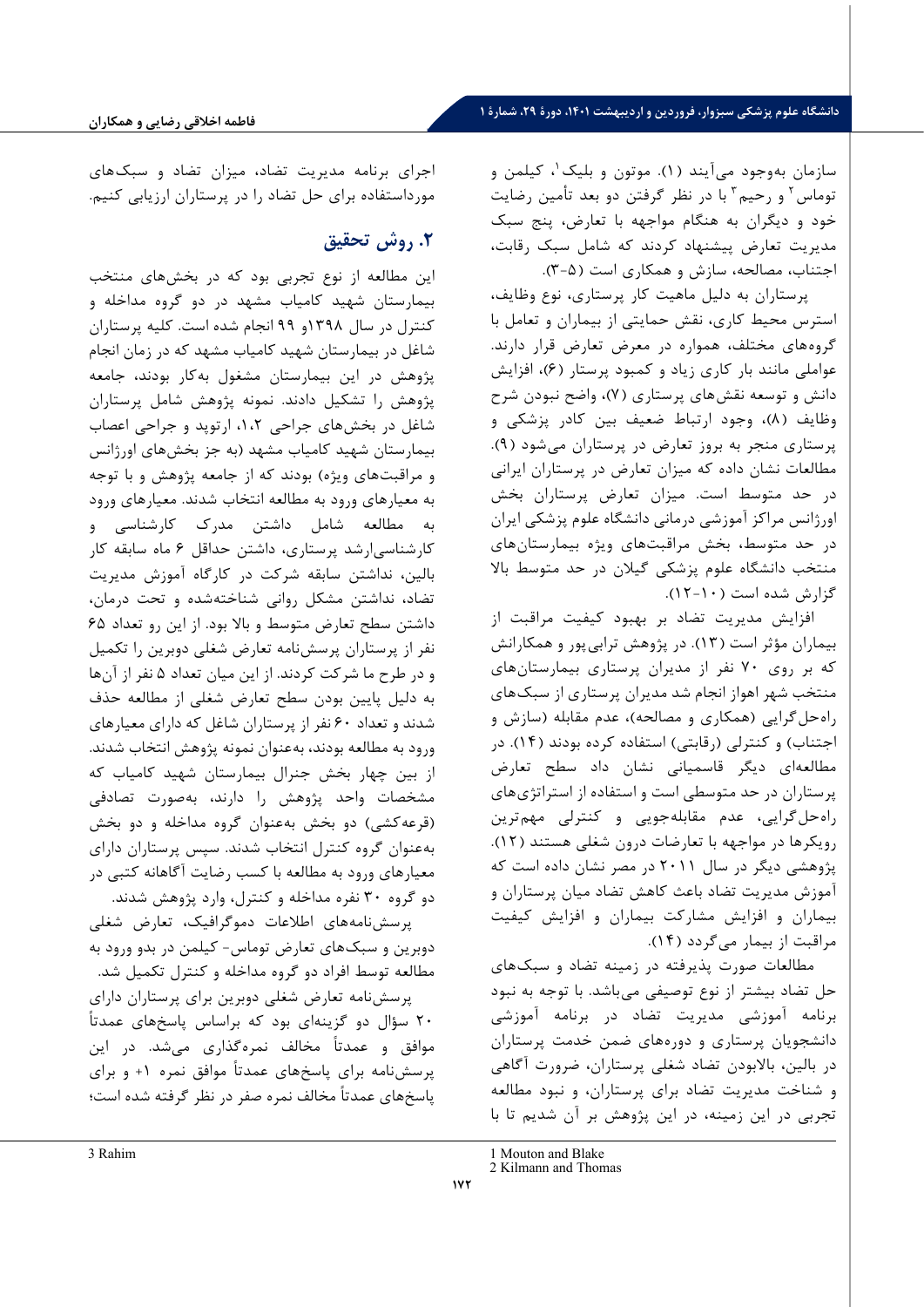از این رو محدوده نمره تعارض شغلی افراد بین -0 20 است. تفسیر نتایج پرسش نامه به این گونه است که چنانچه جمع نمرات کمتر و مساوي با 3 باشد سطح تعارض کم، اگر جمع نمرات بین 4 تا 14 باشد سطح تعارض متوسط، و اگر سطح نمره اخذ شده در پرسش نامه بزرگ تر و مساوي 15 باشد یعنی اینکه سطح تعارض در شخص زیاد است. در پژوهش علی آبادي و خاك پور ( 1392) براي اعتباریابی این پرسش نامه از تحلیل عاملی اکتشافی استفاده شد و ضریب آلفاي کرونباخ براي پرسش نامه /81 0 به دست آمد که مورد قبول است ( 15) . به منظور تعیین روایی صوري و محتوایی پرسش نامه، پرسش نامه در اختیار هفت نفر از ا عضاي هیئت علمی دانشکده پرستاري و مامایی مشهد قرار داده شد و اعتبار پرسش نامه مذکور تأیید گردید.

مقیاس سبک هاي تعارض توماس و کیلمن ( 1974) به منظور سنجش پنج سبک حل تعارض رقابت، سازش، اجتناب، همکاري و مصالحه طراحی شده است. این ابزار شامل ٣٠ جفت جمله (A و B) می باشد و آزمودنی موظف است تا از میان دو جمله A یا B هر ماده، یک جمله را به دلخواه به عنوان گزینه اي که با روحیات او به هنگام مواجهه با تعارض هم خوانی بیشتري دارد انتخاب کند. بدیهی است که هرچه نمره فردي در این سبک بالاتر باشد، می توان اذعان داشت که به هنگام مواجهه با تعارض از میان پنج سبک پیش گفته، این سبک، سبک غالب مدیریت تعارض در وي می باشد. ضرایب پایایی این مقیاس براساس گفته توماس و کیلمن به این قرار است: ضرایب همسانی درونی (براساس روش تنصیف) براي پنج سبک به ترتیب برابر با سبک رقابت ( /71 0)، سبک سازش ( /43 0)، سبک اجتناب ( /62 0)، سبک همکاري ( /65 0)، سبک مصالحه ( /58 0)؛ در این شیوه میانگین ضریب آلفا /60 0 است و در روش بازآزمایی حدود /64 0 گزارش شده است ( 16) . تفسیر پرسش نامه جدولی دارد که پنج سبک مدیریت تعارض در آن لحاظ شده، هر ستونی که تعداد جواب هاي فرد در آن بيشتر باشد نشان دهنده سبک تعارض وي می باشد. در این پرسش نامه جواب صحیح وجود ندارد، بدین معنا که فرد با انتخاب هر کدام از دو حالت  $\rm A$  و  $\rm B$  سبک تعارض خود را مشخص می کند که هر کدام از سبک هاي برخورد با تعارض ممکن است در شرایطی مناسب باشد.

براي گروه مداخله کارگاه مدیریت تضاد به مدت 6 ساعت برگزار شد. موضوعات مطرح شده در کارگاه شامل

تعریف قدرت، منابع قدرت، تعریف سیاست، رابطه قدرت و سیاست، کاربردهاي

قدرت، تعریف تضاد، انواع تضاد، نظریه هاي مربوط به تضاد، عوامل بروز تضاد، مراحل تضاد ، مدیریت تضاد و سبک هاي آن، راهبردهاي مدیریت تضاد، پ یامدهاي سازنده تضاد، استراتژي هاي تحریک و ایجاد تضاد سازنده در سازمان، نگرش نوین در تضاد، و اصول و فنون مذاکره بود. یک هفته پس از برگزاري کارگاه دو جلسه درون بخشی (دو گروه 15 نفره و براي هر گروه 2 جلسه) برگزار شد که بازخوردي از کارگاه مدیریت تضاد بود و افراد در یک نشست گروهی به بحث و بیان چگونگی مشکلات در محیط کاري و راه حل هاي مختلف پرداختند. براي گروه مداخله، پانزده روز پس از اتمام جلسه دوم درون بخشی و یک ماه بعد مجدداً پرسش نامه تعارض شغلی دوبرین و سبک هاي مدیریت تعارض توماس و کیلمن تکمیل گردید. در گروه کنترل هیچگونه مداخله اي صورت نگرفت و پانزده روز بعد از کارگاه آموزشی و جلسات درون بخشی گروه مداخله و یک ماه پس از آن مجدداً پرسش نامه تعارض شغلی و سبک هاي مدیریت تعارض تکمیل شد. تجزیه وتحلیل داده ها با استفاده از آزمون ها ي آماری معتبر و استفاده از نرم افزار SPSS نسخه ۱۶ صورت پذ یرفت . از جمله موارد اخلاقی رویت شده در این پژوهش، تأیید پژوهش در کمیته اخلاق، کسب اجازه از مسئولین دانشکده پرستاري و مامایی مشهد براي آغاز پژوهش، کسب رضایت آگاهانه کتبی از واحدهاي پژوهش به منظور شرکت در مطالعه، اطمینان دادن به واحدها ي پژوهش به دلیل محرمانه ماندن اطلاعات بود.

### **.3 یافته ها**

در مجموع در هر گروه مداخله و کنترل 30 شرکت کننده وارد گردید که از نظر مشخصات دموگرافیک دو گروه همگن بودند. مشخصات دموگرافیک پرستاران شرکت کننده در دو گروه مداخله و کنترل در جدول 1 آورده شده است.گروه مداخله شامل بخش هاي جراحی یک ( 17 نفر؛ /7 56 درصد) و جراحی دو ( 13 نفر؛ /3 43 درصد)، و گروه کنترل شامل بخش هاي ارتوپدي مردان (١۴ نفر؛ ۴۶/۷ درصد) و جراحی اعصاب (١۶ نفر؛ ٥٣/٣ درصد) بود.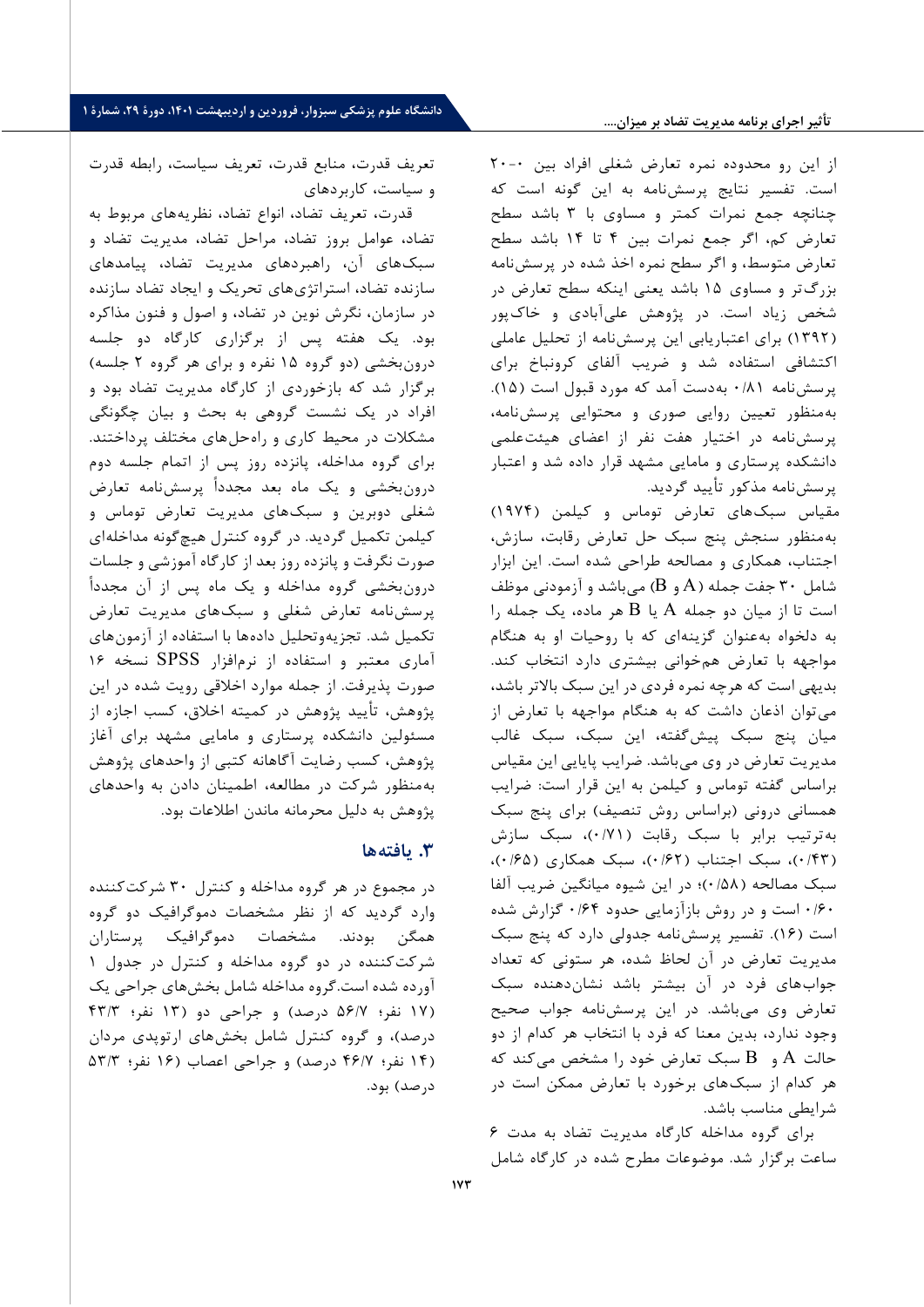| جدوں ۱. مسخصات دمو دراقی پرستاران سر تب تثبیده در مصابعه |                                   |                             |                         |                |  |  |  |
|----------------------------------------------------------|-----------------------------------|-----------------------------|-------------------------|----------------|--|--|--|
| نتيجه آزمون                                              | گروه                              |                             |                         |                |  |  |  |
|                                                          | كنترل                             | مداخله                      |                         |                |  |  |  |
| $p = \cdot / \sqrt{V}$<br>$t = \cdot 79$                 | $T\Delta/\Gamma \pm \Lambda/F$    | $P(X \pm X)$                | سن                      |                |  |  |  |
| $p = \cdot / \mathfrak{S} \cdot$                         | $(\Delta \cdot / )$ 1 $\Delta$    | $(\Delta V)$ ) $\gamma$     | مرد                     | جنسيت          |  |  |  |
| $\bar{X}^2$ = $\cdot$ /۲۶                                | $(\Delta \cdot / )$ 1 $\Delta$    | (55)                        | زن                      |                |  |  |  |
| $p = \cdot / \cdot$                                      | $(1 \cdot)$ $\uparrow$            | $(50)$ $\Lambda$            | مجر د                   | وضعيت تاهل     |  |  |  |
| $\tilde{X}^2 = \mathfrak{f}/\cdot \mathfrak{r}$          | (9.7)                             | $(Y \cdot Y)$               | متاهل                   |                |  |  |  |
| $p = \cdot / \sqrt{7}$<br>$t = \cdot / \tau \Delta$      | $Y \cdot Y / Y \pm \Delta Y / Y$  | $YY/\cdot Y \pm \Delta Y/9$ | میزان کار در ماه (ساعت) |                |  |  |  |
| $p = \cdot 95$<br>$t = \cdot / \cdot \Delta$             | $11/f \pm \lambda/T$              | 11/4 ± Y/9                  | میزان سابقهی کار (سال)  |                |  |  |  |
| $p = \cdot / \Delta \tau$<br>$X^2 = \gamma/\gamma$       | $\cdot$ (۳۳/۳)                    | (۴۶/۷) ۱۴                   | ر سمی                   | وضعيت استخدامى |  |  |  |
|                                                          | $\uparrow$ () $\cdot$ / $\cdot$ ) | f(N T)                      | پیمانی                  |                |  |  |  |
|                                                          | 11(TF/Y)                          | $f(\lceil \cdot \rceil)$    | قراردادى                |                |  |  |  |
|                                                          | 9(5.1)                            | 9(5.1)                      | طرحى                    |                |  |  |  |
|                                                          |                                   |                             |                         | $\sim$         |  |  |  |

**جدول .1 مشخصات دموگرافی پرستاران شرکت کننده در مطالعه**

**= آزمون کاي دو 2X t = آزمون تی \_مستقل،** 

مداخله و طی زمان با یکدیگر مقیاسه شدند. یافته هاي حاصل در جدول 2 آورده شده است :

اثر مداخله بر تعارض شغلی پرستاران از طریق پرسش نامه تعارض شغلی دوبرین تعیین گردید و بر این اساس تعارض شغلی در دو گروه مداخله و کنترل در حالت هاي مختلف پیش و پس از

| جدول ۲. مقایسهی نمره تعارض شغلی در پرستاران مورد مطالعه در دو گروه مداخله و کنترل |
|-----------------------------------------------------------------------------------|
|-----------------------------------------------------------------------------------|

| نتيجه آزمون                                                     | تعارض شغلي<br>انحراف معيار ±ميانگين | زمان آزمون                              |                        |
|-----------------------------------------------------------------|-------------------------------------|-----------------------------------------|------------------------|
|                                                                 | كنترل<br>(۳۰ نفر)                   | مداخله<br>(۳۰ نفر)                      |                        |
| $p = \cdot / \cdot \mathcal{A}$<br>$t = \frac{1}{\Delta}$       | $1.9 \pm 1.7$                       | $17/1 \pm 7/5$                          | قبل از مداخله          |
| $p = \cdot / \cdot \cdot \Upsilon^{**}$<br>$t = \tau / \cdot 5$ | $11/4 \pm 11/4$                     | $\lambda/\lambda \pm \tau/\tau$         | ىلافاصله ىعد از مداخله |
| $p = \cdot / \cdot \cdot \wedge^{**}$<br>$t = \frac{Y}{Y}$      | $\cdot/\lambda \pm \tau/\lambda$    | $\lambda$ / $\pm$ $\tau$ / $\gamma$     | ىک ماه ىعد از مداخله   |
| $p = \cdot / \cdot \cdot \wedge \bullet \bullet \bullet$        | $p = \cdot / \sqrt{r}$              | $p = \cdot / \cdot \cdot \wedge \cdots$ | ازمون درونگروهي        |
| $F = r \lambda / r \Delta$                                      | $F = \cdot \wedge \tau$             | $F = \Delta \mathcal{A}/\mathcal{F}$    |                        |
|                                                                 |                                     |                                         |                        |

**\*\* ،p<0 /01 \*\*\* repeated anova آزمون=F ،مستقل\_تی آزمون= t ،p≤0 /001**

همان طور که نشان داده شده است با اینکه میانگین نمره تعارض شغلی پیش از مداخله در گروه مداخله بالاتر بود ولی دو گروه مداخله و کنترل با یکدیگر اختلاف معنی داري نداشتند. اما پانزده روز پس از مداخله و یک ماه پس از مداخله میانگین تعارض شغلی در گروه مداخله نسبت به گروه کنترل به صورت معنی داري کاهش یافت. مقایسه درون گروهی نشان داد که تأثیر زمان در گروه مداخله از لحاظ میزان تعارض شغلی پرستاران معنی دار بوده است ( P<++P). نتایج آزمون تعقیبی بنفرونی نشان داد که این تفاوت معنی دار در گروه مداخله در مراحل «قبل و پانزده روز بعد از مداخله» و «قبل و یک ماه بعد از مداخله» (۱۰۰۱-P) وجود دارد. آزمون تحلیل واریانس با اندازه هاي تکراري براي گروه کنترل اثر نداشتن زمان در

 $P = \cdot / \gamma$ ۲). نمره سبک حل تعارض رقابتی پرستاران را نشان داد (۱/۲ همچنین تأثیر متقابل زمان و گروه نیز معنی دار بود ( ( ۰/۰۰). در گام بعدي به بررسی تأثیر اجراي برنامه مدیریت تضاد بر میزان استفاده از سبک هاي مختلف حل تعارض در میان پرستاران پرداخته شد. پنج سبک مورد بحث شامل رقابت، همکاري، مصالحه، اجتناب و سازش می شدند. میزان استفاده از این سبک ها در سه مرحله قبل از مداخله، پانزده روز پس از مداخله و یک ماه پس از مداخله سنجیده شد. همچنین مقایسه درون گروهی استفاده از سبک هاي حل تعارض در طول زمان براي هر دو گروه مداخله و کنترل انجام شد. یافته هاي این مقایسه ها در جدول 3 آورده شده است.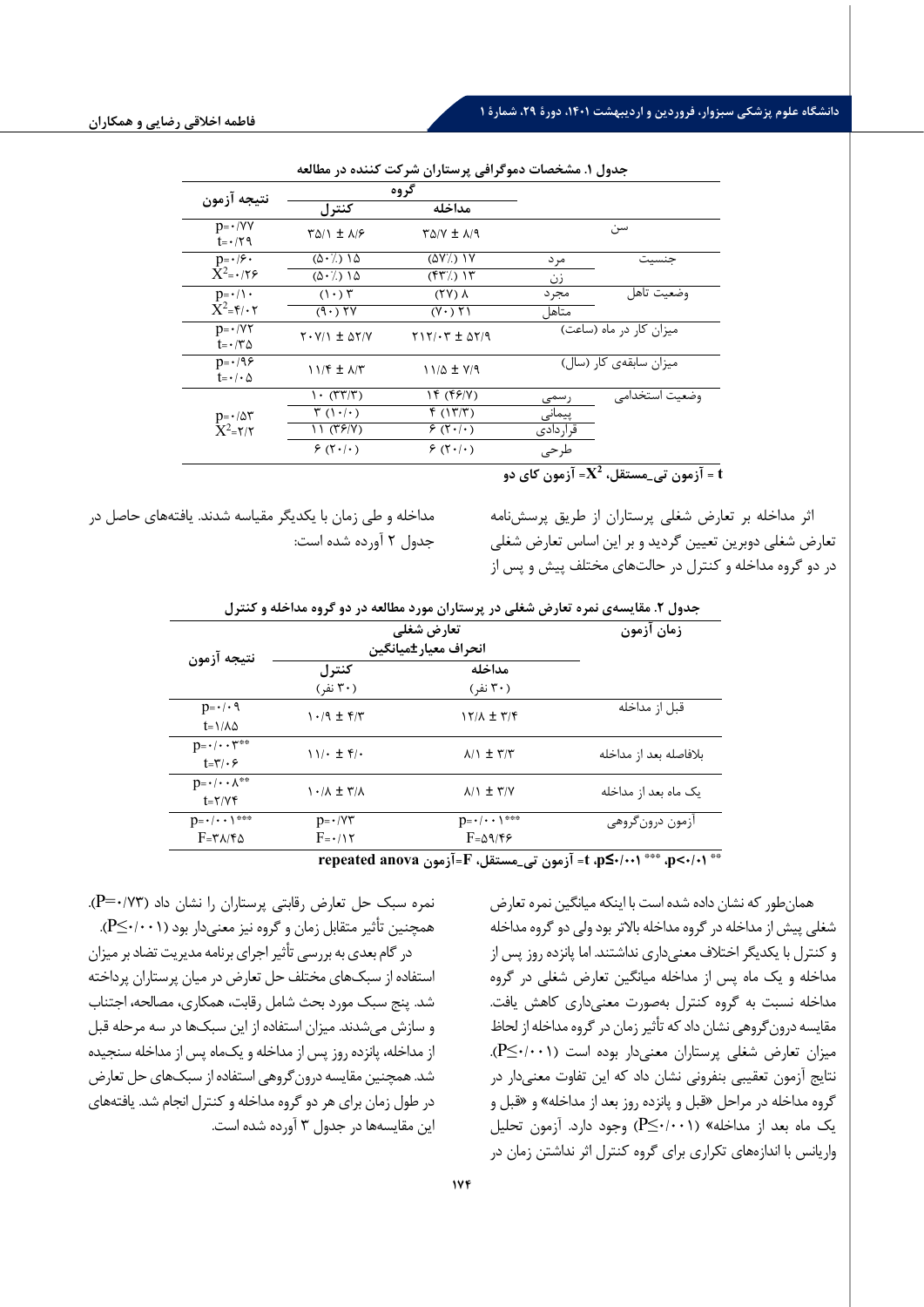|                                                         | تعارض شغلي                                                                                                                                                                                                                                                                                                          |                                                   |                        |         |
|---------------------------------------------------------|---------------------------------------------------------------------------------------------------------------------------------------------------------------------------------------------------------------------------------------------------------------------------------------------------------------------|---------------------------------------------------|------------------------|---------|
| نتيجه آزمون                                             |                                                                                                                                                                                                                                                                                                                     | انحراف معيار±ميانگين                              |                        |         |
|                                                         | كنترل                                                                                                                                                                                                                                                                                                               | مداخله                                            | زمان آزمون             | نوع سبک |
|                                                         | (۳۰ نفر)                                                                                                                                                                                                                                                                                                            | (۳۰ نفر)                                          |                        |         |
| $p=$ $\cdot$ / $55$                                     |                                                                                                                                                                                                                                                                                                                     |                                                   | قبل از مداخله          |         |
| $t = \cdot / \xi \tau$                                  | $\frac{1}{2}$ $\frac{1}{2}$ $\frac{1}{2}$ $\frac{1}{2}$ $\frac{1}{2}$ $\frac{1}{2}$ $\frac{1}{2}$ $\frac{1}{2}$ $\frac{1}{2}$ $\frac{1}{2}$ $\frac{1}{2}$ $\frac{1}{2}$ $\frac{1}{2}$ $\frac{1}{2}$ $\frac{1}{2}$ $\frac{1}{2}$ $\frac{1}{2}$ $\frac{1}{2}$ $\frac{1}{2}$ $\frac{1}{2}$ $\frac{1}{2}$ $\frac{1}{2}$ | $\mathbf{f}/\mathbf{A} \pm \mathbf{f}/\mathbf{f}$ |                        |         |
| $p = \cdot$ /۴۶                                         | $\Delta/\cdot \pm 1/9$                                                                                                                                                                                                                                                                                              | $\Delta/\mathfrak{k} \pm \mathfrak{k}/\Delta$     | بلافاصله بعد از مداخله |         |
| $t = \cdot / \nu \tau$                                  |                                                                                                                                                                                                                                                                                                                     |                                                   |                        | رقابت   |
| $p = \cdot / \tau \tau$                                 | $f/9 \pm 7/7$                                                                                                                                                                                                                                                                                                       | $\Delta/\Delta \pm 1/9$                           | یک ماه بعد از مداخله   |         |
| $t = \cdot / 9 \lambda$                                 |                                                                                                                                                                                                                                                                                                                     |                                                   |                        |         |
| $F = \frac{1}{6}$                                       | $F = \gamma / \cdot \gamma$                                                                                                                                                                                                                                                                                         | $F = \frac{1}{2}$                                 | آزمون درون گروهي       |         |
| $p = \cdot / f \setminus$                               | $p = \cdot 75$                                                                                                                                                                                                                                                                                                      | $p = \cdot / \sqrt{7}$                            |                        |         |
| $p = \cdot / \cdot V$                                   | $\Delta$ /۴ ± ۱/۸                                                                                                                                                                                                                                                                                                   | $\frac{6}{5}$ $\frac{4}{5}$ $\frac{1}{10}$        | قبل از مداخله          |         |
| $t = \frac{1}{9}$                                       |                                                                                                                                                                                                                                                                                                                     |                                                   |                        |         |
| $p = \cdot / \sqrt{r}$                                  | $\Delta/\Upsilon \pm \Upsilon/\Upsilon$                                                                                                                                                                                                                                                                             | $9/7 \pm 7/9$                                     | بلافاصله بعد از مداخله |         |
| $t = \frac{1}{\Delta}$ .                                |                                                                                                                                                                                                                                                                                                                     |                                                   |                        | همكارى  |
| $p = \cdot / \cdot \tau$ *                              | $\Delta/\lambda \pm \lambda/\lambda$                                                                                                                                                                                                                                                                                | $5/7 \pm 7/7$                                     | یک ماه بعد از مداخله   |         |
| $t = \frac{1}{\pi}$                                     |                                                                                                                                                                                                                                                                                                                     |                                                   |                        |         |
| $F=11/97$                                               | $F = \cdot 199$                                                                                                                                                                                                                                                                                                     | $F = \frac{Y}{Y}$                                 | آزمون درون گروهي       |         |
| $\cdot/\cdot$ \**                                       | $p = \cdot / f \cdot$                                                                                                                                                                                                                                                                                               | $p = \cdot / \cdot \cdot \wedge \cdots$           |                        |         |
| $p = \cdot / \mathfrak{s}$ .                            | $Y/1 \pm Y/7$                                                                                                                                                                                                                                                                                                       | $9/9 \pm 1/9$                                     | قبل از مداخله          |         |
| $t = \cdot/\Delta\tau$                                  |                                                                                                                                                                                                                                                                                                                     |                                                   |                        |         |
| $p = \cdot / \cdot 9$                                   | $Y/\Delta \pm Y/\gamma$                                                                                                                                                                                                                                                                                             | $9/1 + 1/9$                                       | بلافاصله بعد از مداخله |         |
| $t = \frac{1}{V}$                                       |                                                                                                                                                                                                                                                                                                                     |                                                   |                        | مصالحه  |
| $p = \cdot / \cdot \wedge$                              | $Y/Y \pm Y/Y$                                                                                                                                                                                                                                                                                                       | $9/5 \pm 1/7$                                     | یک ماه بعد از مداخله   |         |
| $t = \frac{1}{Y}$                                       |                                                                                                                                                                                                                                                                                                                     |                                                   |                        |         |
| $F = \frac{1}{\tau}$                                    | $F = \cdot / \tau$                                                                                                                                                                                                                                                                                                  | $F=1/\Delta$                                      | آزمون درون گروهی       |         |
| $p = \cdot / \sqrt{r}$                                  | $p = \cdot 190$                                                                                                                                                                                                                                                                                                     | $p = \cdot / \tau \tau$                           |                        |         |
| $p = \cdot / \sqrt{7}$                                  | $9/5 \pm 7/5$                                                                                                                                                                                                                                                                                                       | $Y/Y \pm 1/9$                                     | قبل از مداخله          |         |
| $t = 1/\Delta F$                                        |                                                                                                                                                                                                                                                                                                                     |                                                   |                        |         |
| $p = \cdot / \lambda$ ۹                                 | $Q/\lambda \pm 1/\lambda$                                                                                                                                                                                                                                                                                           | $\Delta/Y \pm Y/1$                                | بلافاصله بعد از مداخله |         |
| $t = \cdot / \sqrt{7}$                                  |                                                                                                                                                                                                                                                                                                                     |                                                   |                        | اجتناب  |
| $p{=}\cdot/\Lambda\mathfrak{k}$<br>$t = \cdot / \tau$ . | $\Delta/\ensuremath{\mathfrak{q}}\,\pm\,\ensuremath{\mathfrak{r}}/\ensuremath{\mathfrak{f}}$                                                                                                                                                                                                                        | $9/17 \pm 1/1$                                    | یک ماه بعد از مداخله   |         |
| $F = \lambda / \mathcal{F}$ ۹                           | $F = \tau / \tau$                                                                                                                                                                                                                                                                                                   | $F = \Upsilon / \Upsilon / \Upsilon$              | آزمون درون گروهی       |         |
| $p = \cdot / \cdot r$ *                                 | $p = \cdot / \sqrt{r}$                                                                                                                                                                                                                                                                                              | $p = \cdot / \cdot \cdot \wedge \cdots$           |                        |         |
| $p = \cdot 75$                                          |                                                                                                                                                                                                                                                                                                                     |                                                   | قبل از مداخله          |         |
| $t = \cdot / \mathcal{F} \wedge$                        | $9/7 \pm 1/9$                                                                                                                                                                                                                                                                                                       | $9/9 \pm 7/7$                                     |                        |         |
| $p = \cdot / \sqrt{Y}$                                  |                                                                                                                                                                                                                                                                                                                     |                                                   |                        |         |
| $t = \cdot / \sqrt{7}$                                  | $9/7$ $7\pm/1$                                                                                                                                                                                                                                                                                                      | $\Delta/\lambda \pm 7/\Delta$                     | بلافاصله بعد از مداخله |         |
| $p = \cdot / \Delta f$                                  |                                                                                                                                                                                                                                                                                                                     |                                                   |                        | سازش    |
| $t = \frac{1}{9}$                                       | $9/9 \pm 1/7$                                                                                                                                                                                                                                                                                                       | $\Delta/\mathcal{F} \pm \mathbf{Y}/\mathbf{Y}$    | یک ماه بعد از مداخله   |         |
| $F = \gamma \gamma \gamma$                              | $F = \frac{1}{F}$                                                                                                                                                                                                                                                                                                   | $F=\tau/\epsilon$                                 | آزمون درونگروهي        |         |
| $p = \cdot / \wedge \wedge$                             | $p = \cdot / \tau \Delta$                                                                                                                                                                                                                                                                                           | $p = \cdot / \cdot V$                             |                        |         |
|                                                         |                                                                                                                                                                                                                                                                                                                     |                                                   |                        |         |

جدول ٣. تاثیر اجرای برنامه مدیریت تضاد بر میزان استفاده از سبکهای مختلف حلّ تعارض در میان پرستاران

**\*\*\* ،p<0 /001 \* repeated anova آزمون=F ،مستقل\_تی آزمون= t ،p<0 /05**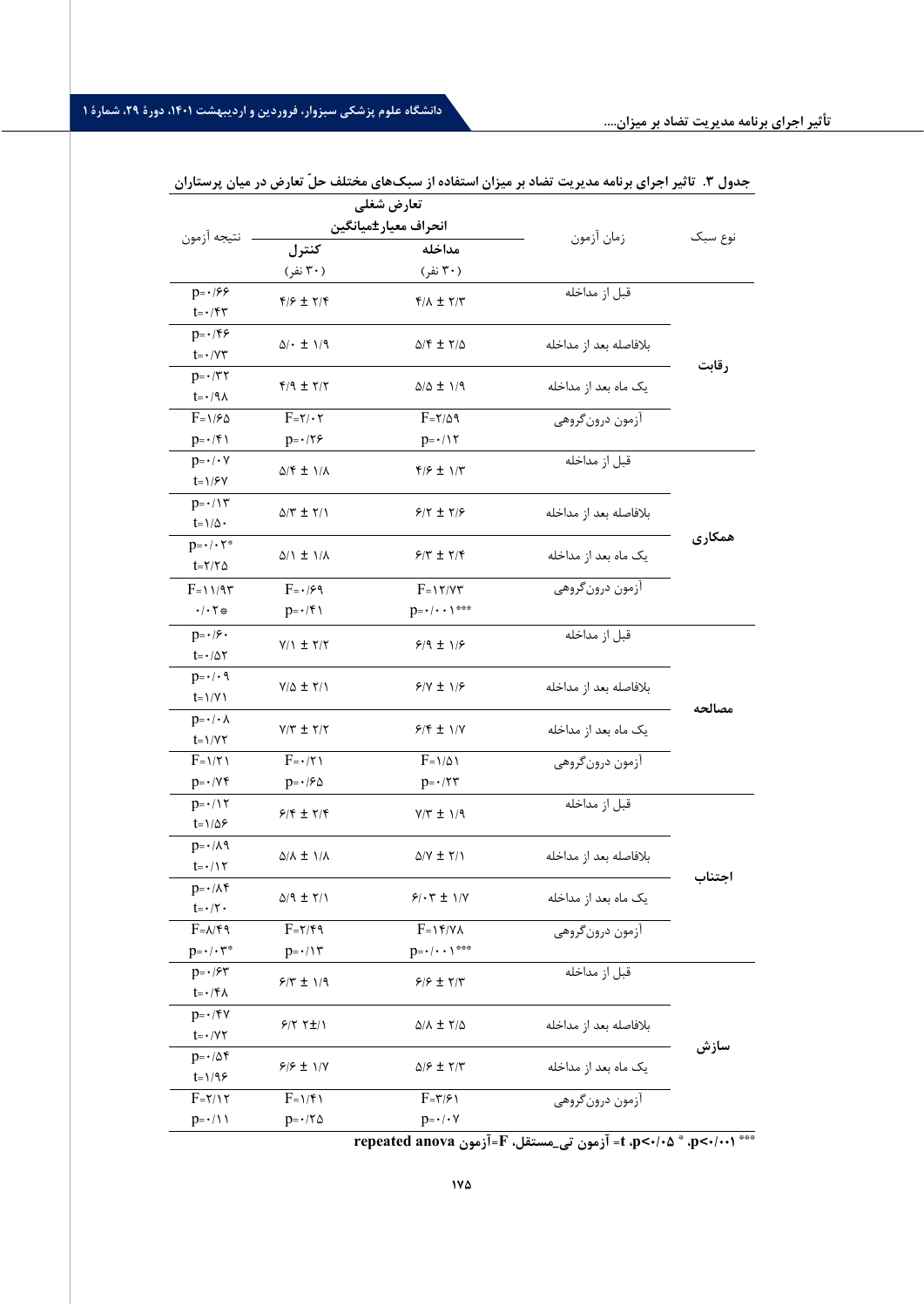همانطور که در جدول 3 نشان داده شده است پس از اجراي برنامه آموزشی مدیریت تضاد، هیچ تفاوتی میان استفاده از سبکهاي رقابت، مصالحه و سازش در بررسیهاي میان گروهی و درون گروهی مشاهده نشده است. استفاده از سبک همکاري به منظور حل تعارضات میان پرستاران پس از اجراي برنامه آموزشی حل تعارض در گروه مداخله در بلندمدت (یک ماه پس از آموزش) نسبت به گروه کنترل افزایش نشان داد (0/02=p(. همچنین گرایش به استفاده از سبک همکاري در گروه مداخله پانزده روز پس از آموزش و یک ماه پس از آموزش نسبت به پیش از آموزش و برگزاري دوره حل تعارضات به طور معنی داري افزایش یافته است (0/001>p (ولی این گرایش درون گروه کنترل طی گذشت زمان مشاهده نگردید (0/41=p(.

هرچند که پس از برگزاري دوره حل تعارض استفاده از سبک اجتناب در هیچکدام از اندازهگیري ها میان گروه مداخله و کنترل اختلاف معنی داري نشان نداد ولی آزمون درونگروهی نشان داد که در گروه مداخله تمایل به استفاده از سبک اجتناب پانزده روز پس از برگزاري دوره آموزشی حل تعارض (0/002=p (و یک ماه پس از برگزاري آن نسبت به پیش از برگزاري دوره کاهش معنی داري یافته است (0/001=p(.

بهمنظور تعیین میزان تأثیر متغیرهاي مداخلهگر و زمینه اي بر نمره تعارض شغلی در مرحله پانزده روز بعد از مداخله، از آزمون آنالیز واریانس دوطرفه استفاده گردید. همچنین قبل از انجام این آزمون آماري، متغیرهاي سن، سابقه کار و ساعت کاري طبقه بندي آماري گردیدند. نتایج این آزمون نشان داد که هیچیک از متغیرها چه به صورت مستقیم و چه به صورت متقابل ، تأثیر معنی داري بر تعارض شغلی ندارد؛ بنابراین هیچ یک از این متغیرها نقش مخدوشکنندهای بر تعارض شغلی نداشتهاند  $.(\cdot/\cdot \Delta < p)$ 

# **.4 بحث و نتیجه گیري**

این مطالعه نشان داد که اجراي برنامههاي مدیریت تضاد در قالب کارگاههاي آموزشی و سخنرانیها میتواند به طور کاملاً مؤثري منجر به کاهش چشمگیر تعارضات محیط کار در جامعه پرستاران گردد و همچنین منجر به افزایش رویکرد پرستاران به انتخاب سبک همکاري بهعنوان مهم ترین گزینه حل تعارضات نسبت به نگرش اولیه آنها و نیز نسبت به سایر پرستاران آموزشندیده گردد. در مطالعه حاضر، اجراي برنامه مدیریت تضاد بر انتخاب سبکهاي اجتناب، رقابت، مصالحه و سازش در گروه تحت مداخله نسبت به گروه کنترل و طی زمانهاي پس از مداخله، تأثیر مثبت یا منفی نگذاشت.

در خصوص هدف اختصاصی اول پژوهش که تعیین تأثیر اجراي برنامه مدیریت تضاد بر میزان تعارض شغلی پرستاران میباشد یافتههاي مطالعه نشان دادند که میزان تعارض شغلی پرستاران در گروه مداخله نسبت به گروه کنترل پانزده روز پس از مداخله و یک ماه پس از مداخله به طور معنی داري کاهش یافته بود. همچنین تجزیهوتحلیل درونگروهی با استفاده از تحلیل واریانس با اندازههاي تکراري نشان داد که میزان تعارض پرستاران در گروه مداخله در حالات پانزده روز پس از مداخله و یک ماه پس از مداخله نسبت به پیش از مداخله، کاهش معنی داري یافته بود.

عبدالابراهیم و همکارانش (2018) در کشور مصر نشان دادند که آموزش پرستاران منجر به کاهش تعارضات میان آن ها می گردد که با یافتههاي مطالعه ما هم سو میباشد. آنها همچنین در مطالعه خود نشان دادند که بین نمره کلی مدیریت تعارض و کیفیت برنامه دقیق مراقبت از بیمار، رابطه معنی داري وجود دارد. مطالعه ما تنها به بررسی اثربخشی برنامههاي حل تعارض اکتفا کرده و دامنه این برنامه ها بر کیفیت مراقبت از بیماران را ارزیابی نکرده است (13). عبدالعظیم ابراهیم (2017) نیز اثربخشی برنامههاي آموزشی را بر بهبود دانش سرپرستاران در حل تعارضات و مدیریت تعارضات پرستاري نشان دادند. مطالعه حاضر با وجود اینکه جامعه سرپرستاران را بهعنوان آزمودنی موردهدف قرار نداده است ولی از لحاظ یافتههاي مربوط به تأثیر آموزش بر دانش پرستاران نسبت به تعارضات شغلی با مطالعه صنعا عبدالعظیم ابراهیم، هم سو و همجهت بود  $.$ (1Y)

در گام دوم این مطالعه، به تعیین تأثیر اجراي برنامه مدیریت تضاد بر میزان استفاده از سبک رقابت حل تعارض پرستاران پرداخته شد. یافتههاي مطالعه نشان دادند که در هیچکدام از گروههاي موردمطالعه، استفاده از سبک رقابت براي حل تعارضات محل کار پرستاران مطلوب نبوده است. آهنچیان و همکاران (2015) در مطالعه خود نشان دادند که استفاده از سبک حل تعارض رقابت براي حل تعارضات محیط کار میان پرستاران بخش مراقبتهاي ویژه، آخرین انتخاب براي پرستاران در حل تعارض می باشد. در مطالعه حاضر نیز نشان داده شد پرستاران تمایلی براي رقابت در حل تعارضات خود نداشتند که از این رو با مطالعه آهنچیان، هم سو و همجهت بود (19).

در مطالعه دیگر، مردانی و همکاران نشان دادند که استفاده از سبک حل تعارض با باورهاي نظارتی پرستاران، مرتبط است. در مطالعه آنها پرستارانی که از باورهاي نظارتی مستقیمی برخوردار بودند بیشتر از سبک هاي حل تعارض رقابت و اجتناب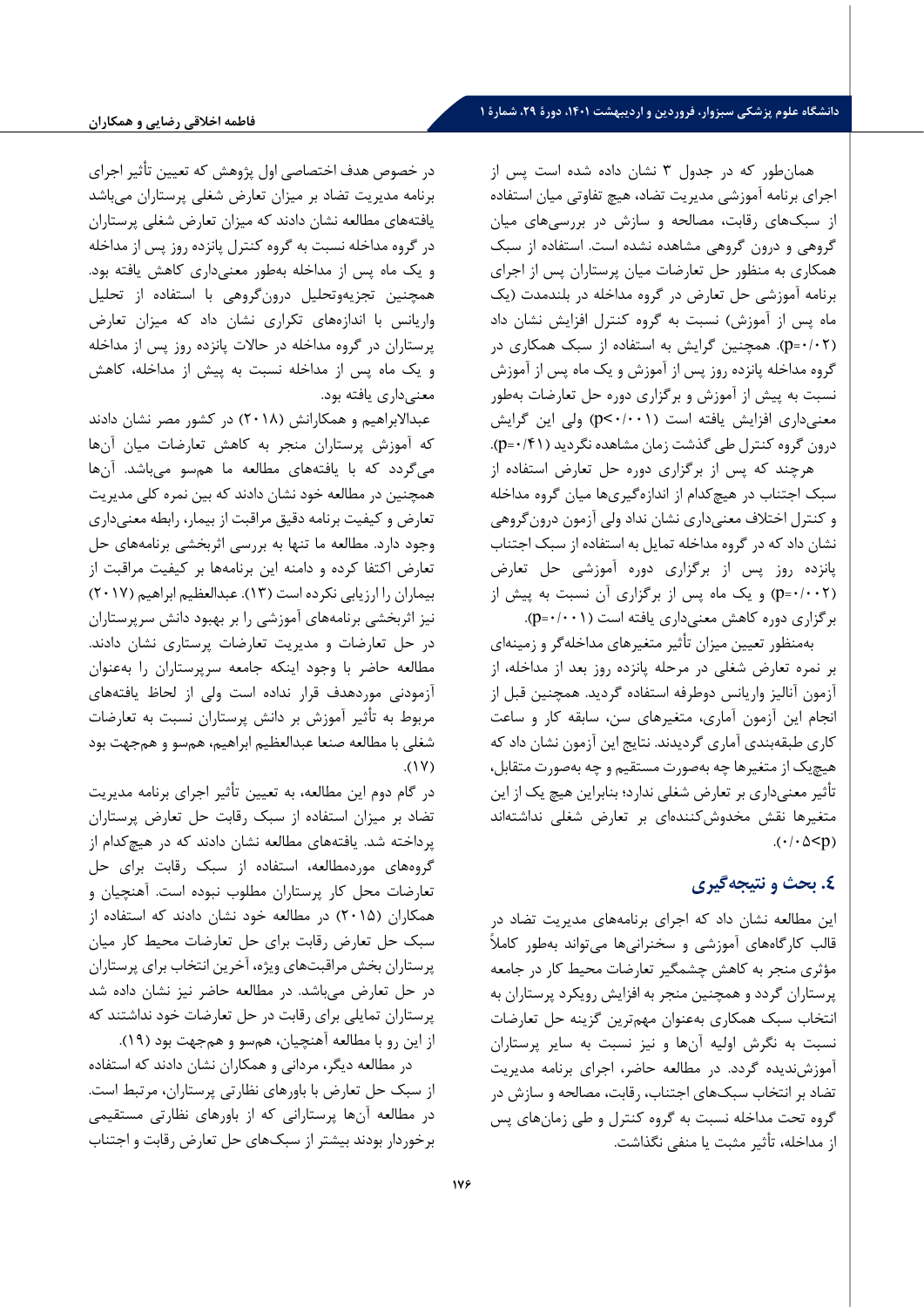#### **تأثیر اجراي برنامه مدیریت تضاد بر میزان....**

در مواجهه با تعارضات درونسازمانی خود استفاده می کنند. در مطالعه حاضر، پرستاران تمایلی براي استفاده از سبک حل تعارض رقابت چه قبل و چه بعد از مداخله نشان ندادند که با یافتههاي مطالعه مردانی و همکاران، ناهم سو بود. در این ناهم سویی مشاهده شده یکی از تفاوتهاي بین دو مطالعه که شاید بتوان بر آن تکیه کرد دسته بندي نشدن پرستاران برحسب باورهاي نظارتی آنها در مطالعه حاضر بود. دوم اینکه در مطالعه مردانی و همکاران، هیچگونه آموزشی در راستاي هدایت پرستاران براي اتخاذ سبکهاي حل تعارض مناسب در هنگام مواجهه با همکارانشان صورت نپذیرفته بود (20).

در مطالعه حاضر پس از انجام برنامه مدیریت تضاد براي پرستاران، گرایش استفاده از سبک همکاري در حل تعارضات در طولانیمدت افزایش نشان داد. فاطما اوزکان و همکاران (2018) در مطالعه خود نشان دادند که انتخاب اول مدیران پرستاري در حل تعارضات سازمانی بخش خود، سبک همکاري میباشد. مطالعه حاضر نیز تأیید کرد که پس از اجراي برنامه- هاي آموزش حل تعارض براي پرستاران، استفاده از سبک حل تعارض همکاري در بلندمدت محبوبیت بیشتري بین پرستاران مورد مداخله پیدا کرد که از این نظر با مطالعه اوزکان و همکاران، همسو و هم جهت می باشد (18). زیاد الحمدان و همکاران (2011) نیز نشان دادند که استفاده از سبک حل تعارض همکاري در میان مدیران پرستار از جایگاه والایی برخوردار است و به آن توجه ویژهاي دارند. از آنجا که مدیران پرستاري به منظور ارتقاي عملکردشان تحت تأثیر آموزشهاي مداوم مدیریتی قرار دارند اینطور به نظر می رسد که تأثیر این برنامه هاي آموزشی بخش مهمی از چرایی اتخاذ چنین رویکردي در حل تعارضات در فضاي پرستا ري و درمانی را تشکیل می- دهد. مطالعه حاضر نیز نشان می دهد که مداخله از طریق برپایی کارگاهها و جلسات آموزشی و سخنرانی، در افزایش نگرش پرستاران به الگوي حل تعارض همکاري بهعنوان یک راهحل تلفیقی که خواستههاي طرفین تعارض را برآورده میسازد تأثیرگذار بوده است که با یافته هاي مطالعه الحمدان، در یک راستا قرار دارد. با این حال هرچند هر دو مطالعه به الگوي حل تعارض همکاري به عنوان یک رویکرد ارزشمند پرطرفدار نگاه می کنند ولی از لحاظ متدولوژي با یکدیگر متفاوت می باشند چنانکه مطالعه الحمدان به توصیف نگرش مدیران پرستار در انتخاب سبک حل تعارضات میپردازد حال آنکه مطالعه حاضر بر نقش آموزش بهعنوان یک ابزار تغییر نگرش پرستاران در حل تعارضات سازمانی خود تأکید دارد (,19 20).

مطالعه پیش رو همچنین نشان داد که اجراي برنامه مدیریت تضاد منجر به کاهش استفاده از سبک اجتناب در گروه

مداخله در طی زمانها پس از مداخله گشت هرچند که این کاهش نسبت به گروه کنترل معنیدار نبود. بی اعتنایی یا میل به طفره رفتن از تظاهر به مخالفت، کار را به عقب نشینی می کشاند. در این حالت طرفین درگیر، الگوي اجتناب را برمی گزینند. در مطالعه ماري یوهانسن و همکاران (2016) نیز نشان داده شد که سبک حل تعارض اجتناب، یکی از مهم ترین پیش گوییکننده هاي استرس شغلی در میان پرستاران است. در واقع اجتناب پرستاران از مواجهه با تعارضات درونبخشی خود بهمرور زمان از طریق خودسرکوبی، به افزایش استرسها و تنش هاي آنها در محیط کار منجر می شود (21). یافتههاي مطالعه حاضر بر این امر صحه گذاشت که اگرچه در ابتدا استفاده از روش حل تعارض اجتناب براي پرستاران موردمداخله، یک گزینه مناسب محسوب میشد ولی پس از برگزاري کارگاهها و جلسات آموز ش، این رویکرد اجتنابی در ذهن آنها کمرنگ شد و تمایل نسبت به آن کاهش یافت. در مطالعه جوآن چان نیز نشان داده شد که هوش هیجانی دانشجویان پرستاري در انتخاب سبک حل تعارض اجتناب، مؤثر است؛ به این صورت که هرچه هوش هیجانی دانشجویان پرستاري کمتر بود تمایل آنها به انتخاب سبک حل تضاد اجتناب، افزایش مییافت. از آنجا که هوش هیجانی افراد، تحت تأثیر آموزش و انگیزش هاي اجتماعی قرار دارد می توان این فرضیه را مطرح کرد که در پژوهش حاضر، برگزاري جلسات سخنرانی و کارگاههاي حل تضاد براي پرستاران با افزایش میزان آموزش و برانگیختگی ذهنی منجر به این شده است که نسبت به راه حل اجتناب در موضوعات تحت تعارض، نگرش منفی پیدا کردهاند (22).

در مطالعه حاضر اجراي برنامه مدیریت تضاد بر انتخاب سبکهاي رقابت، مصالحه و سازش در گروه تحت مداخله نسبت به گروه کنترل و در طی زمانهاي پس از مداخله، تأثیر مثبت یا منفی نگذاشت.

یافتههاي مطالعه حاضر نشان دادند که اجراي یک برنامه مدیریت تضاد در میان جامعه پرستاران منجر به کاهش تعارضات شغلی در میان آنان میگردد. همچنین یافتههاي مطالعه حاضر نشان دادند که تمایل پرستاران در انتخاب سبک همکاري و گرایش نداشتن آنها به انتخاب سبک اجتناب براي حل تعارضاتشان در طی زمان پس از اجراي برنامه مدیریت حل تعارض، افزایش یافته است. هرچند یافتههاي مطالعه حاضر نشان از تأثیر مثبت برگزاري جلسات حل تعارض بر تضاد میان پرستاران دارد ولی اثربخشی این کاهش تعارضات بر بهبود کیفت درمان و رضایت بیماران از سطح خدمات ارائه شده توسط پرستاران نیاز به مطالعات بیشتري دارد.